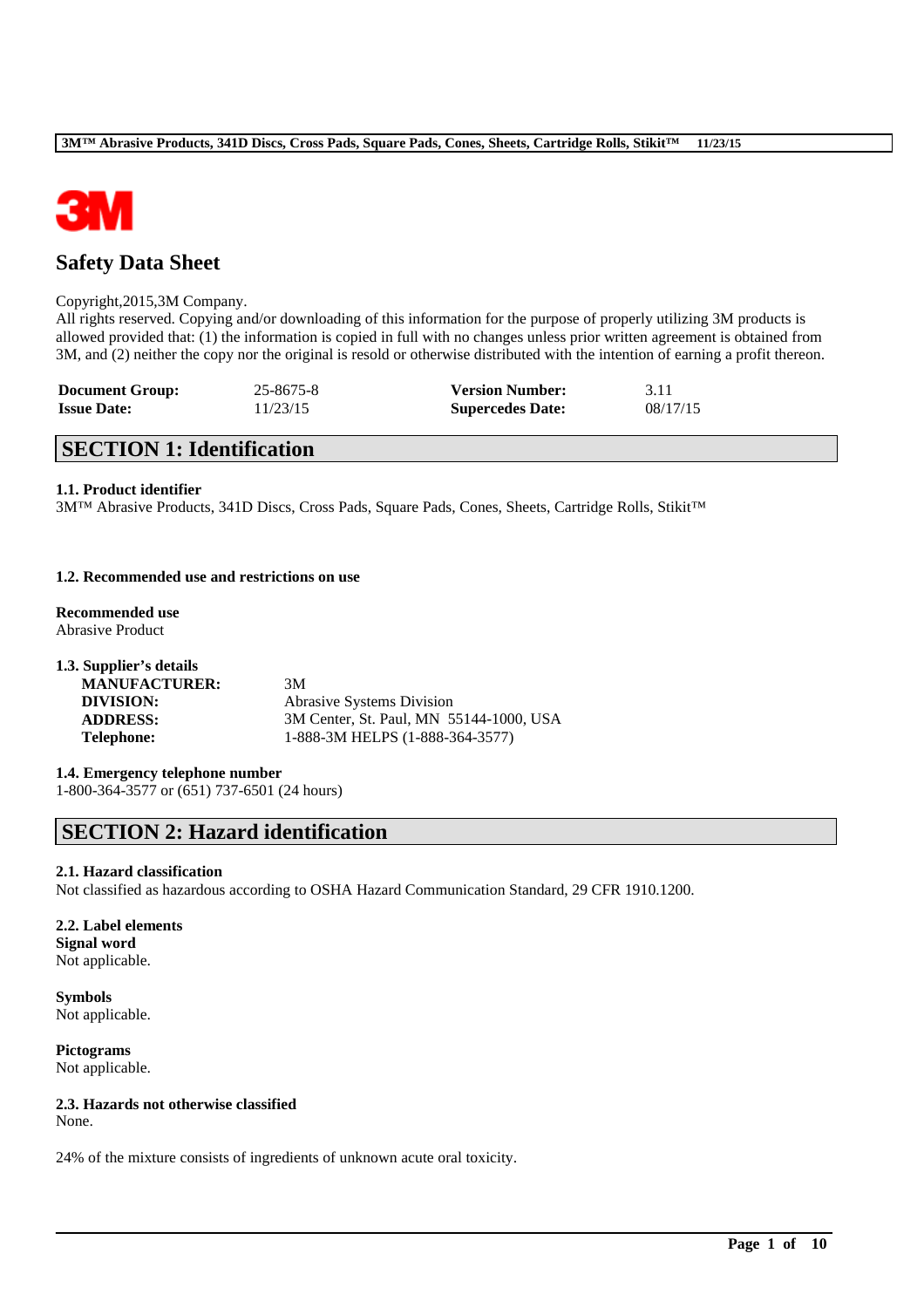# **SECTION 3: Composition/information on ingredients**

| Ingredient                           | <b>C.A.S. No.</b> | $%$ by Wt  |
|--------------------------------------|-------------------|------------|
| Aluminum Oxide Mineral (non-fibrous) | 1344-28-1         | $10 - 50$  |
| Filler                               | 13983-17-0        | $0 - 15$   |
| Filler                               | 1317-65-3         | $0.1 - 10$ |
| Filler                               | 1332-58-7         | $0 - 3$    |
| Inorganic Fluoride                   | 15096-52-3        | $0 - 15$   |
| Titanium Dioxide                     | 13463-67-7        | $0.5 - 2$  |
| <b>Cured Resin</b>                   | Mixture           | $5 - 25$   |
| Cloth Backing                        | Mixture           | $5 - 60$   |
| Metal Attachment                     | None              | $0 - 10$   |
| <b>PSA</b>                           | Mixture           | $0 - 10$   |

# **SECTION 4: First aid measures**

# **4.1. Description of first aid measures**

### **Inhalation:**

Remove person to fresh air. If you feel unwell, get medical attention.

### **Skin Contact:**

Wash with soap and water. If signs/symptoms develop, get medical attention.

## **Eye Contact:**

Flush with large amounts of water. Remove contact lenses if easy to do. Continue rinsing. If signs/symptoms persist, get medical attention.

#### **If Swallowed:**

No need for first aid is anticipated.

# **4.2. Most important symptoms and effects, both acute and delayed**

See Section 11.1. Information on toxicological effects.

# **4.3. Indication of any immediate medical attention and special treatment required**

Not applicable

# **SECTION 5: Fire-fighting measures**

# **5.1. Suitable extinguishing media**

In case of fire: Use a fire fighting agent suitable for ordinary combustible material such as water or foam to extinguish.

\_\_\_\_\_\_\_\_\_\_\_\_\_\_\_\_\_\_\_\_\_\_\_\_\_\_\_\_\_\_\_\_\_\_\_\_\_\_\_\_\_\_\_\_\_\_\_\_\_\_\_\_\_\_\_\_\_\_\_\_\_\_\_\_\_\_\_\_\_\_\_\_\_\_\_\_\_\_\_\_\_\_\_\_\_\_\_\_\_\_

# **5.2. Special hazards arising from the substance or mixture**

None inherent in this product.

# **Hazardous Decomposition or By-Products**

| <b>Substance</b> |  |  |
|------------------|--|--|
| Carbon monoxide  |  |  |
| Carbon dioxide   |  |  |

**Substance Condition** During Combustion During Combustion

### **5.3. Special protective actions for fire-fighters**

No special protective actions for fire-fighters are anticipated.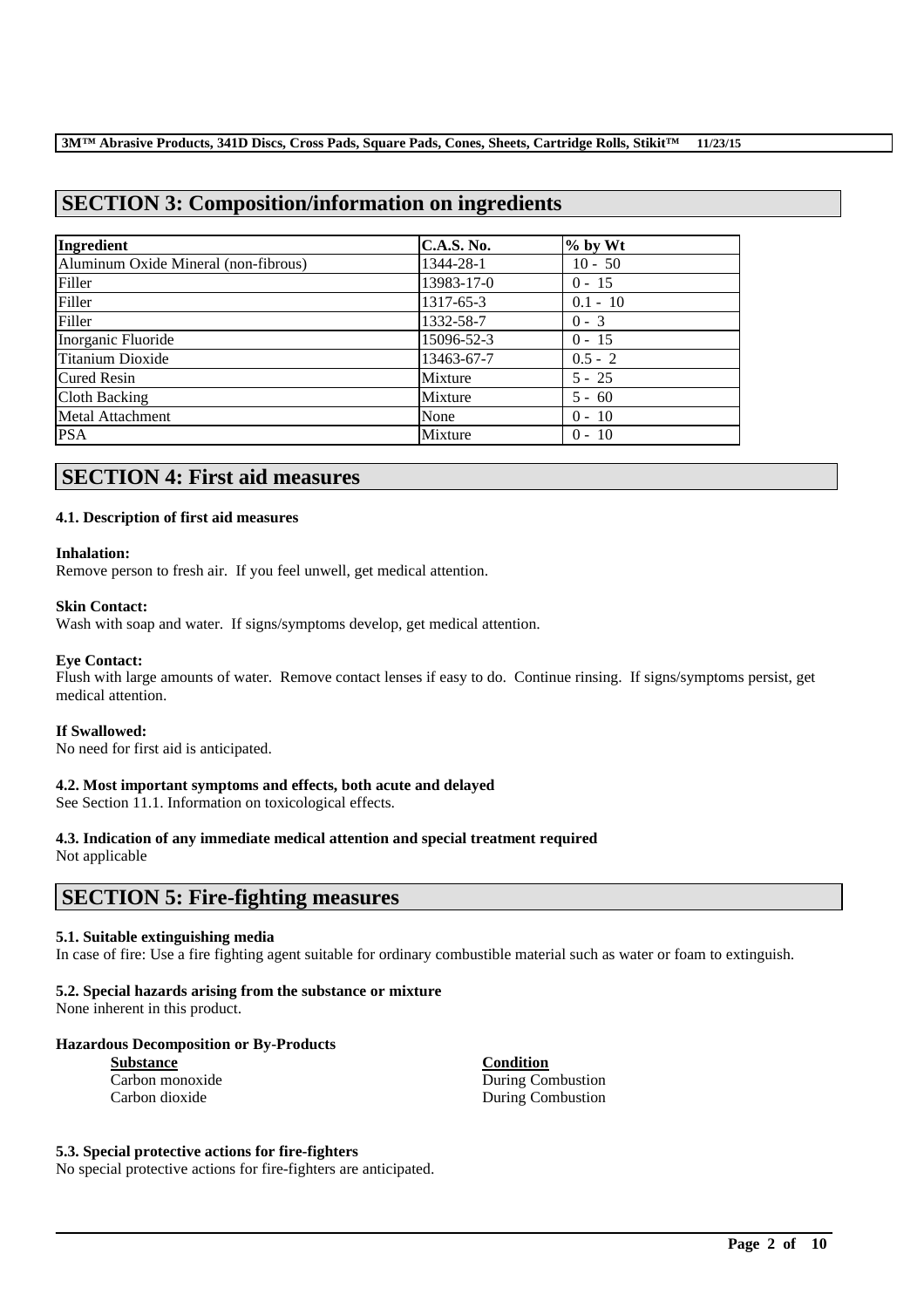# **SECTION 6: Accidental release measures**

#### **6.1. Personal precautions, protective equipment and emergency procedures**

Observe precautions from other sections.

### **6.2. Environmental precautions**

Avoid release to the environment.

### **6.3. Methods and material for containment and cleaning up**

Collect as much of the spilled material as possible.

# **SECTION 7: Handling and storage**

# **7.1. Precautions for safe handling**

For industrial or professional use only. Avoid breathing of dust created by sanding, grinding or machining. Damaged product can break apart during use and cause serious injury to face or eyes. Check product for damage such as cracks or nicks prior to use. Replace if damaged. Always wear eye and face protection when working at sanding or grinding operations or when near such operations. Avoid release to the environment. Combustible dust may form by action of this product on another material (substrate). Dust generated from the substrate during use of this product may be explosive if in sufficient concentration with an ignition source. Dust deposits should not be allowed to accumulate on surfaces because of the potential for secondary explosions.

# **7.2. Conditions for safe storage including any incompatibilities**

No special storage requirements.

# **SECTION 8: Exposure controls/personal protection**

# **8.1. Control parameters**

# **Occupational exposure limits**

If a component is disclosed in section 3 but does not appear in the table below, an occupational exposure limit is not available for the component.

| Ingredient                    | <b>C.A.S. No.</b> | <b>Agency</b> | Limit type                              | <b>Additional Comments</b> |
|-------------------------------|-------------------|---------------|-----------------------------------------|----------------------------|
| Filler                        | 1317-65-3         | <b>OSHA</b>   | TWA(as total dust):15                   |                            |
|                               |                   |               | mg/m3;TWA(respirable                    |                            |
|                               |                   |               | fraction): $5 \text{ mg/m}$ 3           |                            |
| Filler                        | 1332-58-7         | <b>ACGIH</b>  | TWA(respirable fraction):2              | A4: Not class, as human    |
|                               |                   |               | mg/m3                                   | carcin                     |
| KAOLIN, TOTAL DUST            | 1332-58-7         | <b>OSHA</b>   | TWA(as total dust):15                   |                            |
|                               |                   |               | mg/m3;TWA(respirable                    |                            |
|                               |                   |               | fraction): $5 \text{ mg/m}$ 3           |                            |
| Aluminum, insoluble compounds | 1344-28-1         | <b>ACGIH</b>  | TWA(respirable fraction):1              | A4: Not class, as human    |
|                               |                   |               | mg/m3                                   | carcin                     |
| Aluminum Oxide Mineral (non-  | 1344-28-1         | <b>CMRG</b>   | TWA:1 fiber/cc                          |                            |
| fibrous)                      |                   |               |                                         |                            |
| Aluminum Oxide Mineral (non-  | 1344-28-1         | <b>OSHA</b>   | TWA(as total dust):15                   |                            |
| fibrous)                      |                   |               | mg/m3;TWA(respirable                    |                            |
|                               |                   |               | fraction):5 mg/m3                       |                            |
| <b>Titanium Dioxide</b>       | 13463-67-7        | <b>ACGIH</b>  | $TWA:10$ mg/m $3$                       | A4: Not class. as human    |
|                               |                   |               |                                         | carcin                     |
| Titanium Dioxide              | 13463-67-7        | <b>CMRG</b>   | TWA(as respirable dust):5               |                            |
|                               |                   |               | mg/m3                                   |                            |
| <b>Titanium Dioxide</b>       | 13463-67-7        | <b>OSHA</b>   | TWA(as total dust): $15 \text{ mg/m}$ 3 |                            |
| <b>FLUORIDES</b>              | 15096-52-3        | <b>OSHA</b>   | TWA(as dust):2.5                        |                            |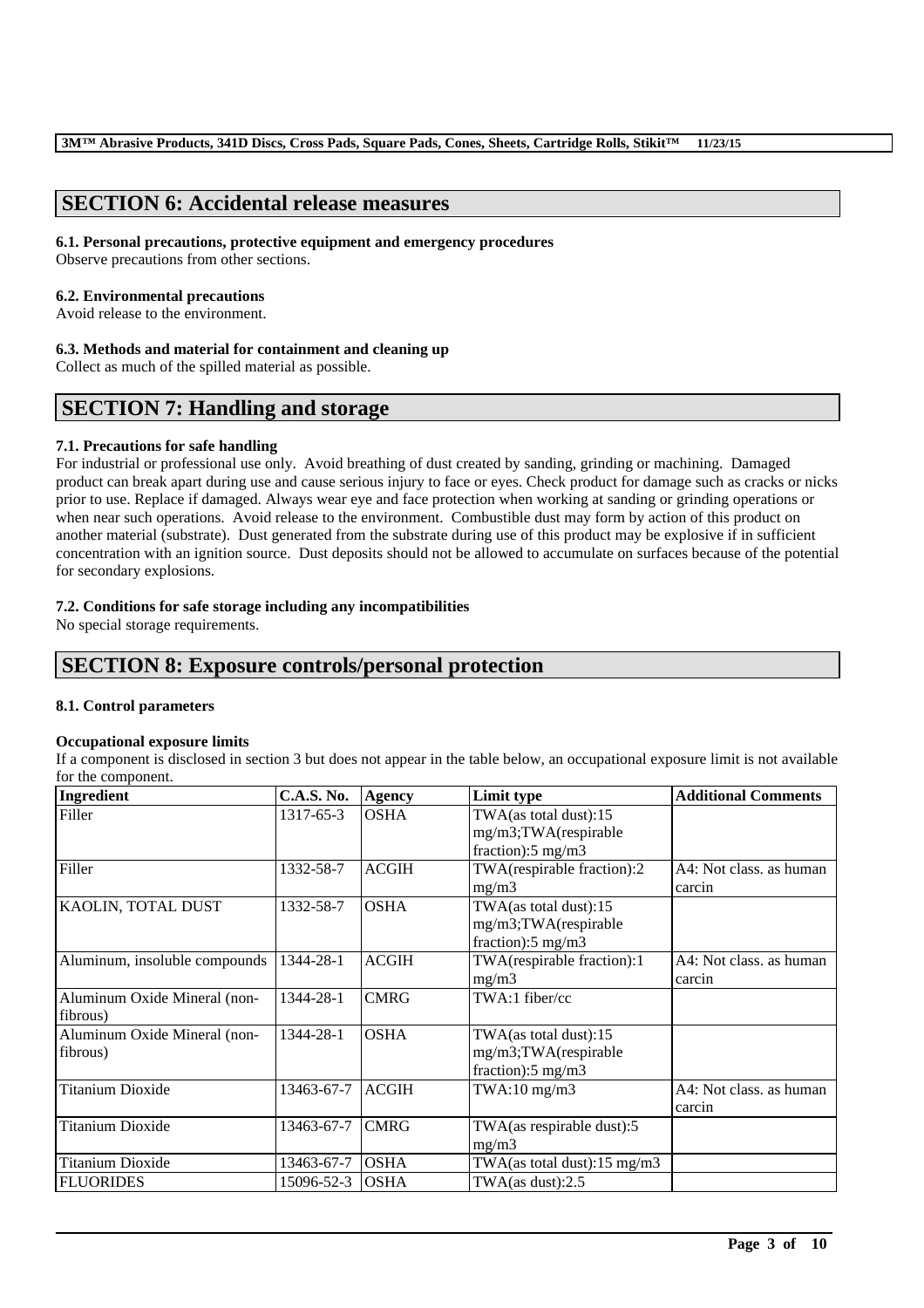## **3M™ Abrasive Products, 341D Discs, Cross Pads, Square Pads, Cones, Sheets, Cartridge Rolls, Stikit™ 11/23/15**

|                                                    |                  | $mg/m3$ ; TWA(as F): 2.5 mg/m3               |                         |
|----------------------------------------------------|------------------|----------------------------------------------|-------------------------|
| <b>FLUORIDES</b>                                   | 15096-52-3 ACGIH | $\text{TWA}(as F): 2.5 \text{ mg}/\text{m}3$ | A4: Not class, as human |
|                                                    |                  |                                              | carcin                  |
| Aluminum, insoluble compounds   15096-52-3   ACGIH |                  | <b>TWA</b> (respirable fraction):1           | A4: Not class, as human |
|                                                    |                  | mg/m3                                        | carcin                  |

ACGIH : American Conference of Governmental Industrial Hygienists

AIHA : American Industrial Hygiene Association

CMRG : Chemical Manufacturer's Recommended Guidelines

OSHA : United States Department of Labor - Occupational Safety and Health Administration

TWA: Time-Weighted-Average

STEL: Short Term Exposure Limit

CEIL: Ceiling

#### **8.2. Exposure controls**

#### **8.2.1. Engineering controls**

Provide appropriate local exhaust ventilation for sanding, grinding or machining. Use general dilution ventilation and/or local exhaust ventilation to control airborne exposures to below relevant Exposure Limits and/or control

dust/fume/gas/mist/vapors/spray. If ventilation is not adequate, use respiratory protection equipment. Provide local exhaust at process emission sources to control exposure near the source and to prevent the escape of dust into the work area. Ensure that dust-handling systems (such as exhaust ducts, dust collectors, vessels, and processing equipment) are designed in a manner to prevent the escape of dust into the work area (i.e., there is no leakage from the equipment).

# **8.2.2. Personal protective equipment (PPE)**

### **Eye/face protection**

To minimize the risk of injury to face and eyes, always wear eye and face protection when working at sanding or grinding operations or when near such operations. Select and use eye/face protection to prevent contact based on the results of an exposure assessment. The following eye/face protection(s) are recommended: Safety Glasses with side shields

#### **Skin/hand protection**

Wear appropriate gloves to minimize risk of injury to skin from contact with dust or physical abrasion from grinding or sanding.

# **Respiratory protection**

Assess exposure concentrations of all materials involved in the work process. Consider material being abraded when determining the appropriate respiratory protection. Select and use appropriate respirators to prevent inhalation overexposure. An exposure assessment may be needed to decide if a respirator is required. If a respirator is needed, use respirators as part of a full respiratory protection program. Based on the results of the exposure assessment, select from the following respirator type(s) to reduce inhalation exposure:

\_\_\_\_\_\_\_\_\_\_\_\_\_\_\_\_\_\_\_\_\_\_\_\_\_\_\_\_\_\_\_\_\_\_\_\_\_\_\_\_\_\_\_\_\_\_\_\_\_\_\_\_\_\_\_\_\_\_\_\_\_\_\_\_\_\_\_\_\_\_\_\_\_\_\_\_\_\_\_\_\_\_\_\_\_\_\_\_\_\_

Half facepiece or full facepiece air-purifying respirator suitable for particulates

For questions about suitability for a specific application, consult with your respirator manufacturer.

# **SECTION 9: Physical and chemical properties**

## **9.1. Information on basic physical and chemical properties**

| <b>General Physical Form:</b> | Solid                  |
|-------------------------------|------------------------|
| Odor, Color, Grade:           | Solid Abrasive Product |
| Odor threshold                | Not Applicable         |
| рH                            | Not Applicable         |
| <b>Melting point</b>          | Not Applicable         |
| <b>Boiling Point</b>          | Not Applicable         |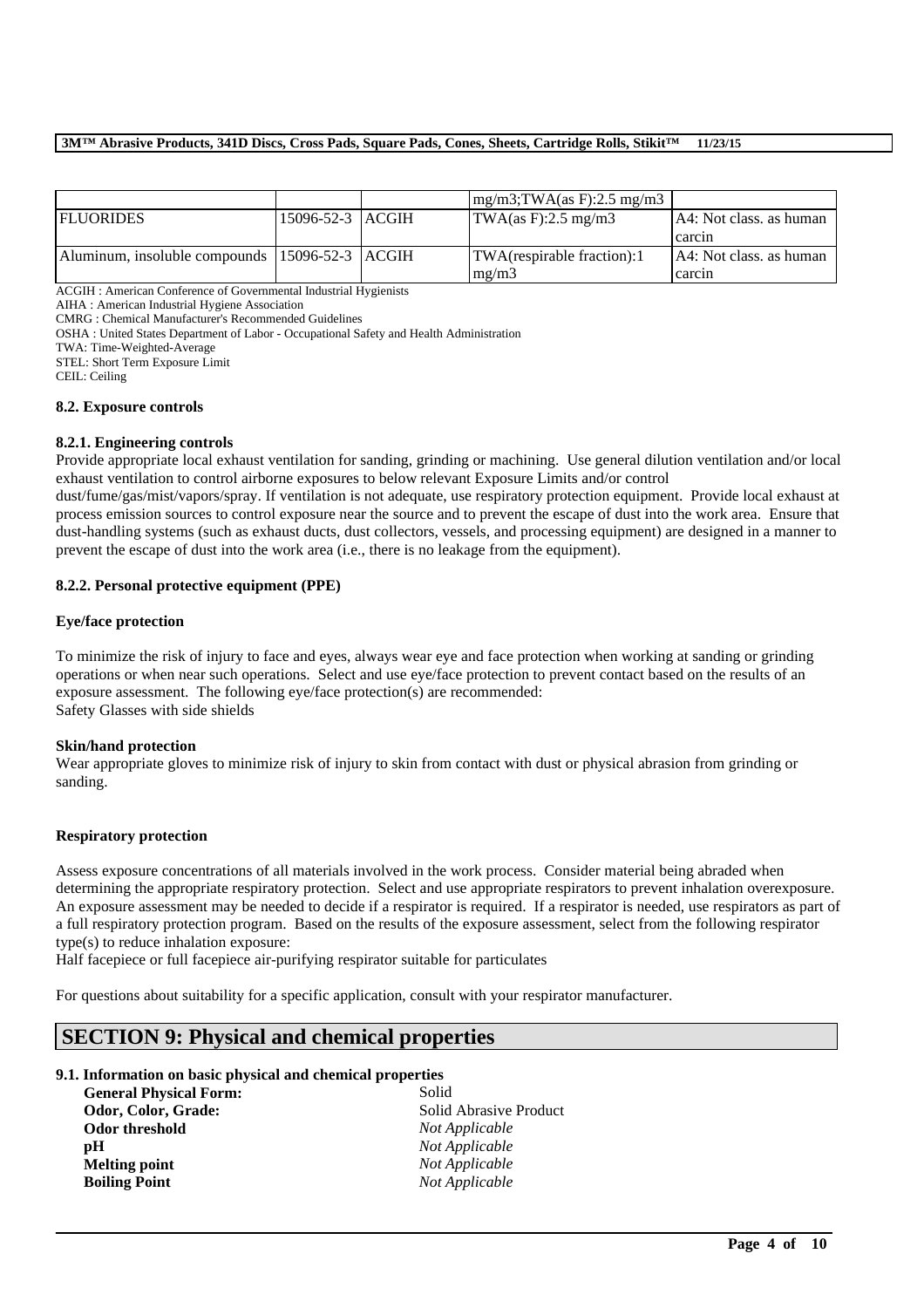| <b>Flash Point</b>                        | Not Applicable |
|-------------------------------------------|----------------|
| <b>Evaporation rate</b>                   | Not Applicable |
| <b>Flammability (solid, gas)</b>          | Not Classified |
| <b>Flammable Limits(LEL)</b>              | Not Applicable |
| <b>Flammable Limits(UEL)</b>              | Not Applicable |
| <b>Vapor Pressure</b>                     | Not Applicable |
| <b>Vapor Density</b>                      | Not Applicable |
| <b>Density</b>                            | Not Applicable |
| <b>Specific Gravity</b>                   | Not Applicable |
| <b>Solubility In Water</b>                | Not Applicable |
| Solubility- non-water                     | Not Applicable |
| Partition coefficient: n-octanol/water    | Not Applicable |
| <b>Autoignition temperature</b>           | Not Applicable |
| <b>Decomposition temperature</b>          | Not Applicable |
| <b>Viscosity</b>                          | Not Applicable |
| <b>Volatile Organic Compounds</b>         | Not Applicable |
| <b>Percent volatile</b>                   | Not Applicable |
| <b>VOC Less H2O &amp; Exempt Solvents</b> | Not Applicable |

# **SECTION 10: Stability and reactivity**

#### **10.1. Reactivity**

This material is considered to be non reactive under normal use conditions.

#### **10.2. Chemical stability** Stable.

# **10.3. Possibility of hazardous reactions**

Hazardous polymerization will not occur.

# **10.4. Conditions to avoid**

None known.

# **10.5. Incompatible materials**

None known.

# **10.6. Hazardous decomposition products**

**Substance Condition** None known.

Refer to section 5.2 for hazardous decomposition products during combustion.

Under recommended usage conditions, hazardous decomposition products are not expected. Hazardous decomposition products may occur as a result of oxidation, heating, or reaction with another material.

# **SECTION 11: Toxicological information**

**The information below may not be consistent with the material classification in Section 2 if specific ingredient classifications are mandated by a competent authority. In addition, toxicological data on ingredients may not be reflected in the material classification and/or the signs and symptoms of exposure, because an ingredient may be present below the threshold for labeling, an ingredient may not be available for exposure, or the data may not be relevant to the material as a whole.**

\_\_\_\_\_\_\_\_\_\_\_\_\_\_\_\_\_\_\_\_\_\_\_\_\_\_\_\_\_\_\_\_\_\_\_\_\_\_\_\_\_\_\_\_\_\_\_\_\_\_\_\_\_\_\_\_\_\_\_\_\_\_\_\_\_\_\_\_\_\_\_\_\_\_\_\_\_\_\_\_\_\_\_\_\_\_\_\_\_\_

**Page 5 of 10**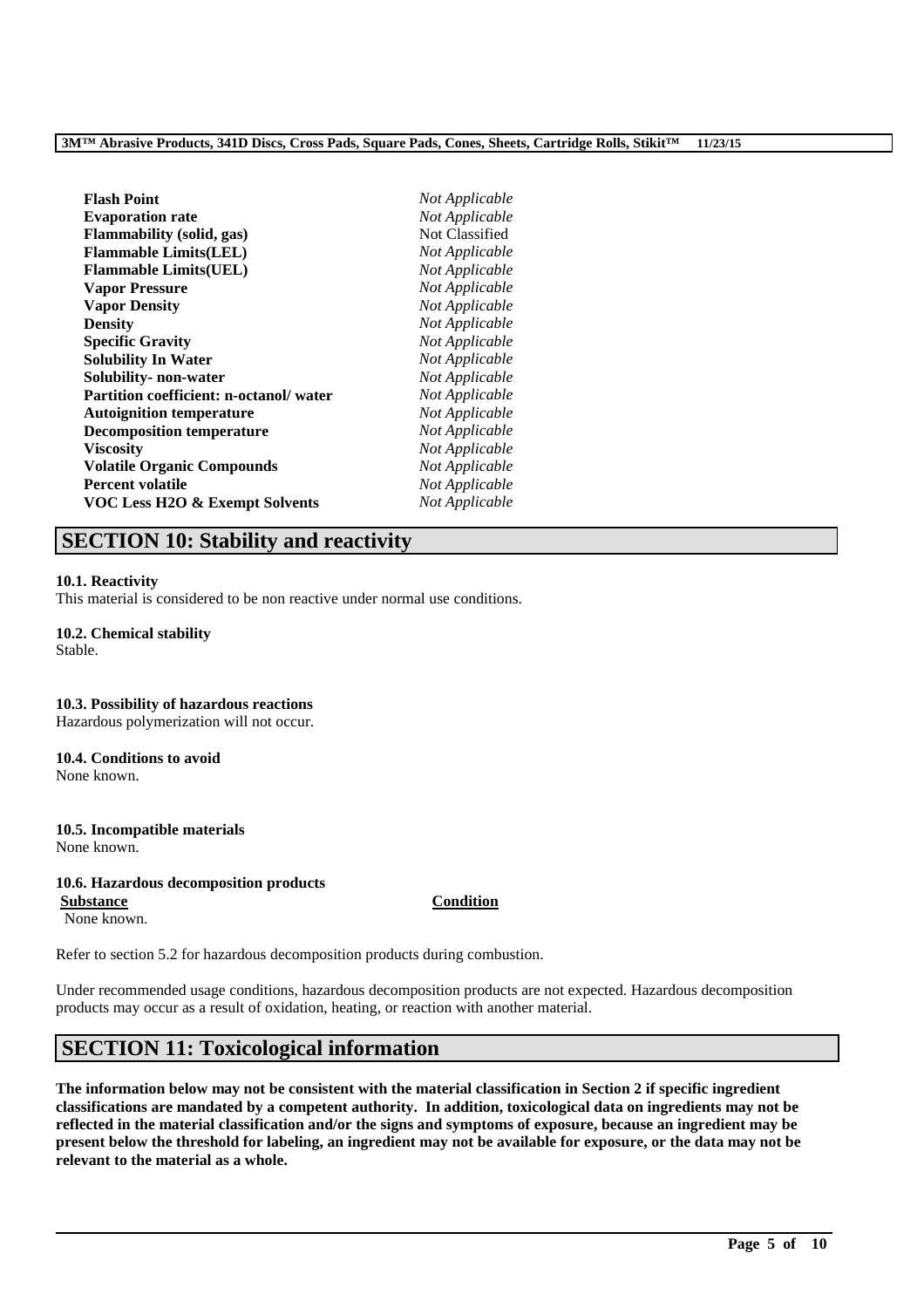### **11.1. Information on Toxicological effects**

#### **Signs and Symptoms of Exposure**

#### **Based on test data and/or information on the components, this material may produce the following health effects:**

#### **Inhalation:**

Dust from grinding, sanding or machining may cause irritation of the respiratory system. Signs/symptoms may include cough, sneezing, nasal discharge, headache, hoarseness, and nose and throat pain.

#### **Skin Contact:**

Mechanical Skin irritation: Signs/symptoms may include abrasion, redness, pain, and itching.

#### **Eye Contact:**

Mechanical eye irritation: Signs/symptoms may include pain, redness, tearing and corneal abrasion.

Dust created by grinding, sanding, or machining may cause eye irritation. Signs/symptoms may include redness, swelling, pain, tearing, and blurred or hazy vision.

#### **Ingestion:**

No known health effects.

#### **Carcinogenicity:**

| Ingredient                                              | $\mathbf{A} \times \mathbf{C}$<br>NO.<br>$\sim$                                        | $\sim$<br><b>Description</b><br>. :lass<br>$\sim$   | kegulation                                                                       |
|---------------------------------------------------------|----------------------------------------------------------------------------------------|-----------------------------------------------------|----------------------------------------------------------------------------------|
| cran f<br>D <sub>10</sub> x <sub>1</sub> de<br>`itanıum | $\overline{\phantom{a}}$<br>- -<br>$\overline{\phantom{a}}$<br>.46<br>л.<br>v<br>T 1 . | <sup>I</sup> G1<br>OD.<br>Possible<br>carc<br>human | International<br>∠ancer<br>tor<br>Research<br>A <sub>gencv</sub><br>on (<br>'NU. |

# **Additional Information:**

This document covers only the 3M product. For complete assessment, when determining the degree of hazard, the material being abraded must also be considered.

This product contains titanium dioxide. Cancer of the lungs has been observed in rats that inhaled high levels of titanium dioxide. No exposure to inhaled titanium dioxide is expected during the normal handling and use of this product. Titanium dioxide was not detected when air sampling was conducted during simulated use of similar products containing titanium dioxide. Therefore, the health effects associated with titanium dioxide are not expected during the normal use of this product. **Toxicological Data**

If a component is disclosed in section 3 but does not appear in a table below, either no data are available for that endpoint or the data are not sufficient for classification.

## **Acute Toxicity**

| <b>Name</b>                          | Route                    | <b>Species</b> | <b>Value</b>                                      |
|--------------------------------------|--------------------------|----------------|---------------------------------------------------|
| Overall product                      | Ingestion                |                | No data available; calculated $ATE > 5,000$ mg/kg |
| Aluminum Oxide Mineral (non-fibrous) | Dermal                   |                | LD50 estimated to be $> 5,000$ mg/kg              |
| Aluminum Oxide Mineral (non-fibrous) | Inhalation-<br>Dust/Mist | Rat            | $LC50 > 2.3$ mg/l                                 |
|                                      | (4 hours)                |                |                                                   |
| Aluminum Oxide Mineral (non-fibrous) | Ingestion                | Rat            | $LD50 > 5,000$ mg/kg                              |
| Filler                               | Dermal                   |                | LD50 estimated to be $> 5,000$ mg/kg              |
| Filler                               | Ingestion                |                | LD50 estimated to be $2,000 - 5,000$ mg/kg        |
| Inorganic Fluoride                   | Dermal                   | Rabbit         | $LD50 > 2,100$ mg/kg                              |
| Inorganic Fluoride                   | Inhalation-              | Rat            | $LC50$ 4.5 mg/l                                   |
|                                      | Dust/Mist                |                |                                                   |
|                                      | (4 hours)                |                |                                                   |
| Inorganic Fluoride                   | Ingestion                | Rat            | LD50 $5,000$ mg/kg                                |
| Filler                               | Dermal                   | Rat            | $LD50 > 2,000$ mg/kg                              |
| Filler                               | Inhalation-              | Rat            | LC50 $3$ mg/l                                     |
|                                      | Dust/Mist                |                |                                                   |
|                                      | (4 hours)                |                |                                                   |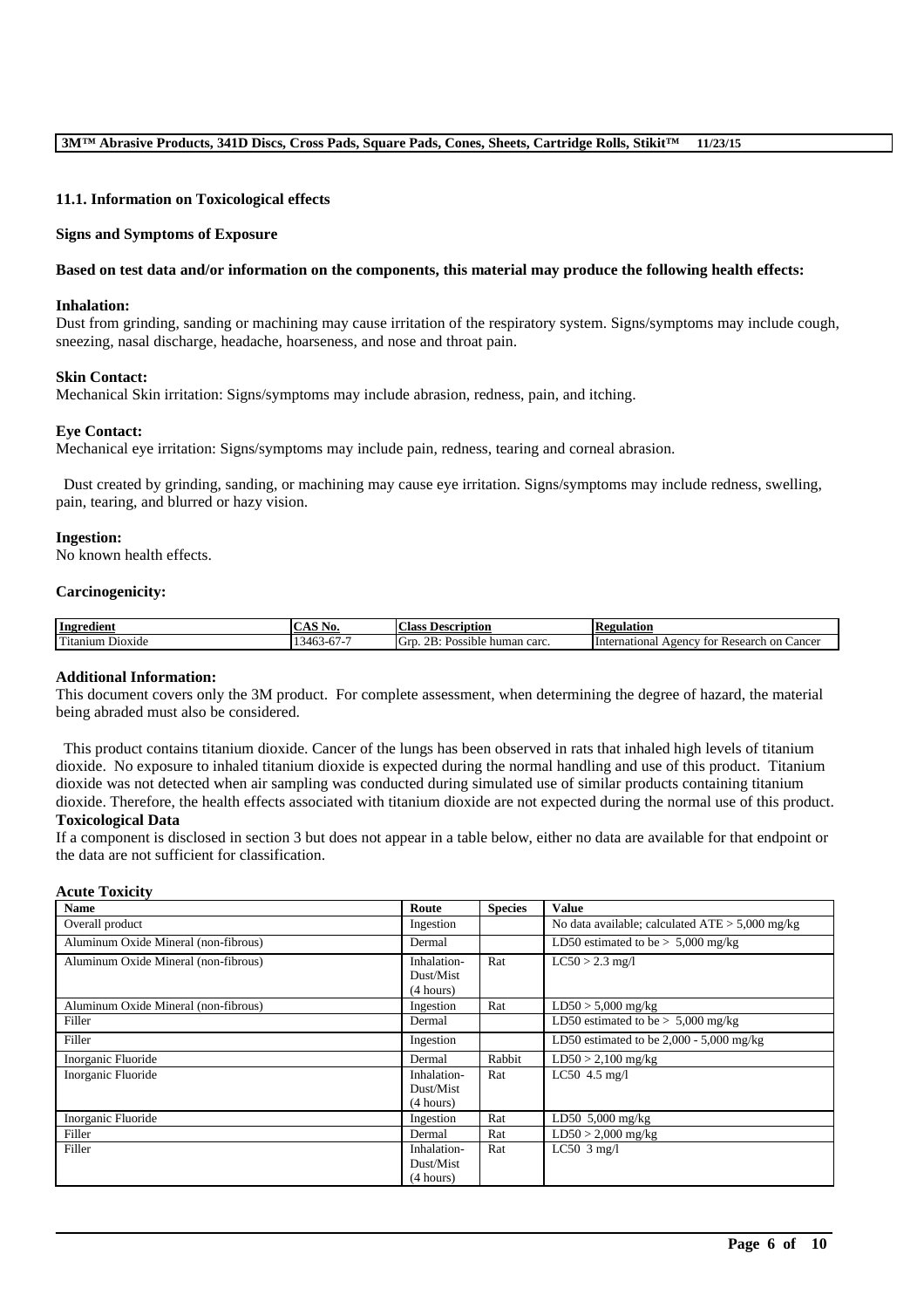# **3M™ Abrasive Products, 341D Discs, Cross Pads, Square Pads, Cones, Sheets, Cartridge Rolls, Stikit™ 11/23/15**

| Filler           | Ingestion   | Rat    | LD50 $6,450$ mg/kg                   |
|------------------|-------------|--------|--------------------------------------|
| Filler           | Dermal      |        | LD50 estimated to be $> 5,000$ mg/kg |
| Filler           | Ingestion   | Human  | $LD50 > 15,000$ mg/kg                |
| Titanium Dioxide | Dermal      | Rabbit | $LD50 > 10,000$ mg/kg                |
| Titanium Dioxide | Inhalation- | Rat    | $LC50 > 6.82$ mg/l                   |
|                  | Dust/Mist   |        |                                      |
|                  | (4 hours)   |        |                                      |
| Titanium Dioxide | Ingestion   | Rat    | $LD50 > 10,000$ mg/kg                |

 $ATE = acute toxicity estimate$ 

# **Skin Corrosion/Irritation**

| Name                                 | <b>Species</b> | <b>Value</b>              |
|--------------------------------------|----------------|---------------------------|
|                                      |                |                           |
| Aluminum Oxide Mineral (non-fibrous) | Rabbit         | No significant irritation |
| Inorganic Fluoride                   | Multiple       | No significant irritation |
|                                      | animal         |                           |
|                                      | species        |                           |
| Filler                               | Rabbit         | No significant irritation |
| Filler                               | Professio      | No significant irritation |
|                                      | nal            |                           |
|                                      | judgeme        |                           |
|                                      | nt             |                           |
| Titanium Dioxide                     | Rabbit         | No significant irritation |

## **Serious Eye Damage/Irritation**

| Name                                 | <b>Species</b> | <b>Value</b>              |
|--------------------------------------|----------------|---------------------------|
|                                      |                |                           |
| Aluminum Oxide Mineral (non-fibrous) | Rabbit         | No significant irritation |
| Inorganic Fluoride                   | Rabbit         | Mild irritant             |
| Filler                               | Rabbit         | No significant irritation |
| Filler                               | Professio      | No significant irritation |
|                                      | nal            |                           |
|                                      | judgeme        |                           |
|                                      | nt             |                           |
| Titanium Dioxide                     | Rabbit         | No significant irritation |

# **Skin Sensitization**

| Name             | <b>Species</b> | Value           |
|------------------|----------------|-----------------|
| Titanium Dioxide | Human          | Not sensitizing |
|                  | and            |                 |
|                  | animal         |                 |

#### **Respiratory Sensitization**

For the component/components, either no data are currently available or the data are not sufficient for classification.

# **Germ Cell Mutagenicity**

| <b>Name</b>                          | Route    | <b>Value</b>  |
|--------------------------------------|----------|---------------|
|                                      |          |               |
| Aluminum Oxide Mineral (non-fibrous) | In Vitro | Not mutagenic |
| Filler                               | In Vitro | Not mutagenic |
| Titanium Dioxide                     | In Vitro | Not mutagenic |
| Titanium Dioxide                     | In vivo  | Not mutagenic |

# **Carcinogenicity**

| <b>Name</b>                          | Route      | <b>Species</b> | <b>Value</b>     |
|--------------------------------------|------------|----------------|------------------|
| Aluminum Oxide Mineral (non-fibrous) | Inhalation | Rat            | Not carcinogenic |
| Filler                               | Inhalation | Multiple       | Not carcinogenic |
|                                      |            | animal         |                  |
|                                      |            | species        |                  |
| Titanium Dioxide                     | Ingestion  | Multiple       | Not carcinogenic |
|                                      |            | animal         |                  |
|                                      |            | species        |                  |
| Titanium Dioxide                     | Inhalation | Rat            | Carcinogenic     |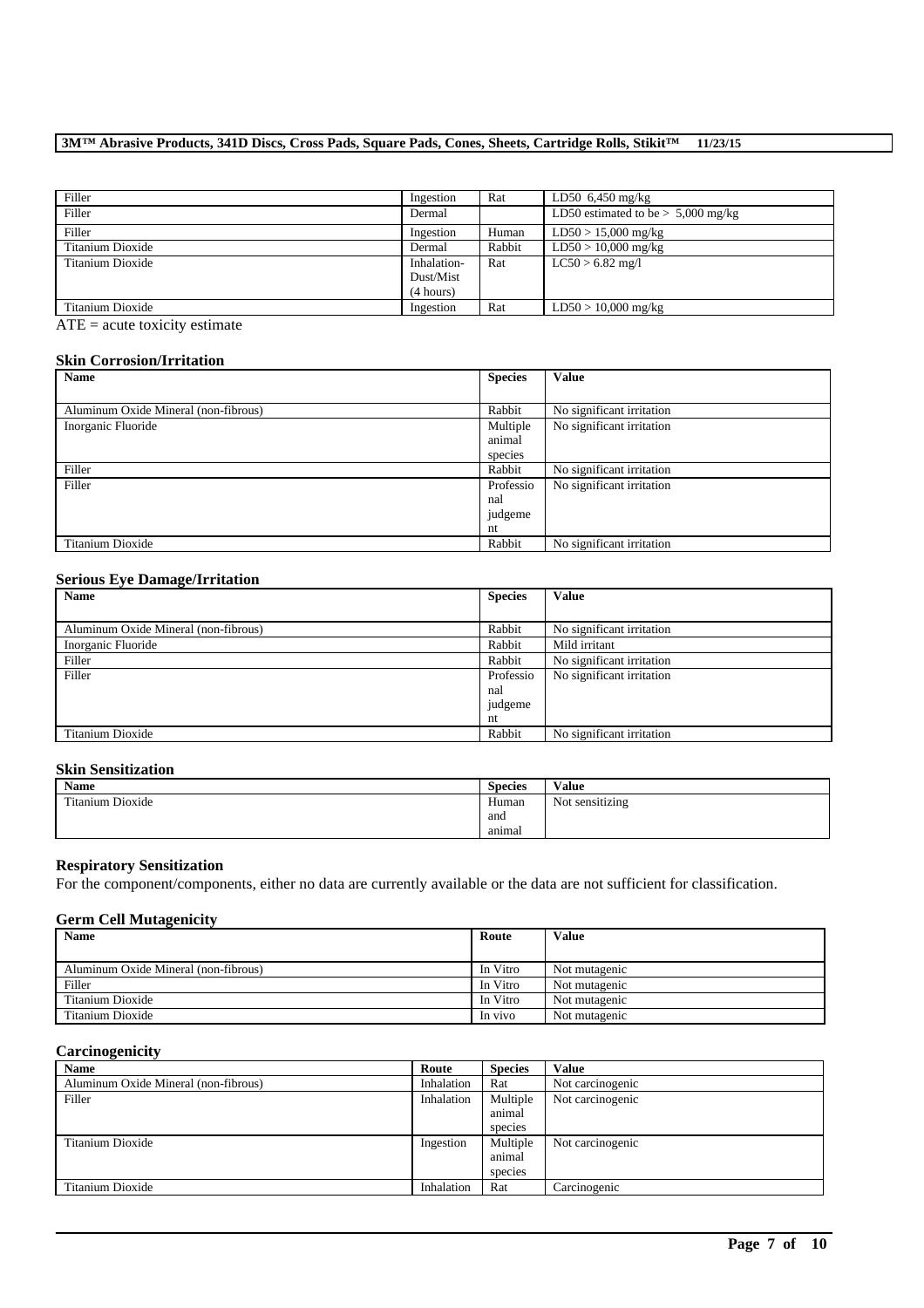# **Reproductive Toxicity**

#### **Reproductive and/or Developmental Effects**

| <b>Name</b> | Route     | Value                    | <b>Species</b> | <b>Test Result</b>     | <b>Exposure</b><br><b>Duration</b>    |
|-------------|-----------|--------------------------|----------------|------------------------|---------------------------------------|
| Filler      | Ingestion | Not toxic to development | Rat            | NOAEL 625<br>mg/kg/day | premating $\&$<br>during<br>gestation |

# **Target Organ(s)**

# **Specific Target Organ Toxicity - single exposure**

| <b>Name</b> | Route      | Target Organ(s)    | Value                 | <b>Species</b> | <b>Test Result</b>                   | <b>Exposure</b><br><b>Duration</b> |
|-------------|------------|--------------------|-----------------------|----------------|--------------------------------------|------------------------------------|
| Filler      | Inhalation | respiratory system | All data are negative | Rat            | <b>NOAEL</b><br>$0.812 \text{ mg}/1$ | 90 minutes                         |

# **Specific Target Organ Toxicity - repeated exposure**

| <b>Name</b>                             | Route      | <b>Target Organ(s)</b>               | <b>Value</b>                                                                       | <b>Species</b>         | <b>Test Result</b>             | <b>Exposure</b><br><b>Duration</b> |
|-----------------------------------------|------------|--------------------------------------|------------------------------------------------------------------------------------|------------------------|--------------------------------|------------------------------------|
| Aluminum Oxide Mineral<br>(non-fibrous) | Inhalation | pneumoconiosis<br>pulmonary fibrosis | Some positive data exist, but the<br>data are not sufficient for<br>classification | Human                  | <b>NOAEL Not</b><br>available  | occupational<br>exposure           |
| Filler                                  | Inhalation | respiratory system                   | Some positive data exist, but the<br>data are not sufficient for<br>classification | Human                  | <b>NOAEL Not</b><br>available  | occupational<br>exposure           |
| Filler                                  | Inhalation | pulmonary fibrosis                   | All data are negative                                                              | Human<br>and<br>animal | <b>NOAEL Not</b><br>available  |                                    |
| Inorganic Fluoride                      | Inhalation | bone, teeth, nails,<br>and/or hair   | Causes damage to organs through<br>prolonged or repeated exposure                  | Rat                    | NOAEL.<br>$0.0005$ mg/l        | 5 months                           |
| Inorganic Fluoride                      | Inhalation | respiratory system                   | Causes damage to organs through<br>prolonged or repeated exposure                  | Rat                    | NOAEL.<br>$0.00021$ mg/l       | 90 days                            |
| Inorganic Fluoride                      | Ingestion  | bone, teeth, nails,<br>and/or hair   | Causes damage to organs through<br>prolonged or repeated exposure                  | Rat                    | <b>LOAEL 0.58</b><br>mg/kg/day | 14 weeks                           |
| Filler                                  | Inhalation | respiratory system                   | Some positive data exist, but the<br>data are not sufficient for<br>classification | Human                  | <b>NOAEL Not</b><br>available  | occupational<br>exposure           |
| Filler                                  | Inhalation | pneumoconiosis                       | Causes damage to organs through<br>prolonged or repeated exposure                  | Human                  | <b>NOAEL NA</b>                | occupational<br>exposure           |
| Filler                                  | Inhalation | pulmonary fibrosis                   | Some positive data exist, but the<br>data are not sufficient for<br>classification | Rat                    | <b>NOAEL Not</b><br>available  |                                    |
| <b>Titanium Dioxide</b>                 | Inhalation | respiratory system                   | Some positive data exist, but the<br>data are not sufficient for<br>classification | Rat                    | LOAEL 0.01<br>mg/l             | 2 years                            |
| <b>Titanium Dioxide</b>                 | Inhalation | pulmonary fibrosis                   | All data are negative                                                              | Human                  | <b>NOAEL Not</b><br>available  | occupational<br>exposure           |

#### **Aspiration Hazard**

For the component/components, either no data are currently available or the data are not sufficient for classification.

# **Please contact the address or phone number listed on the first page of the SDS for additional toxicological information on this material and/or its components.**

# **SECTION 12: Ecological information**

# **Ecotoxicological information**

Please contact the address or phone number listed on the first page of the SDS for additional ecotoxicological information on this material and/or its components.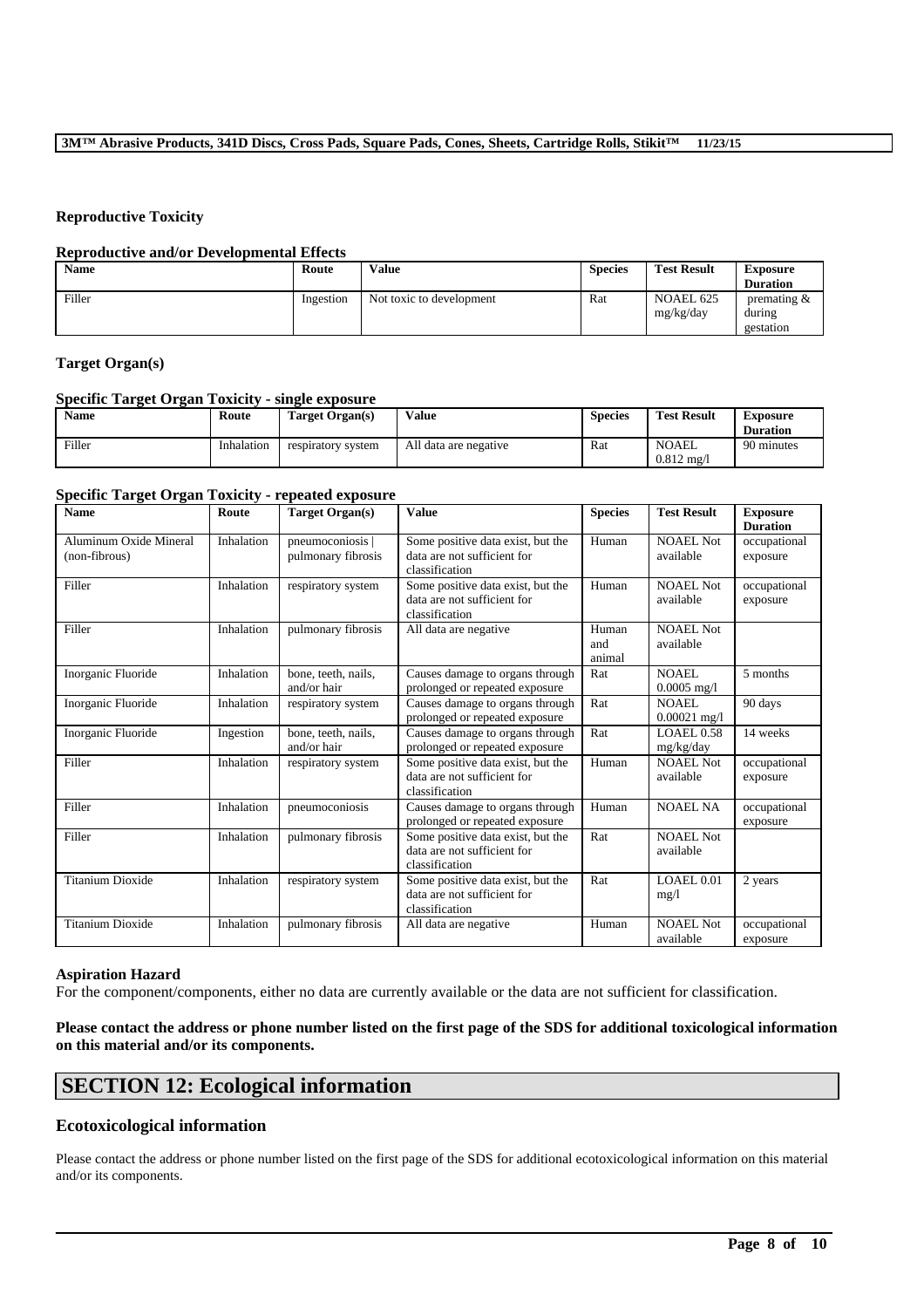## **3M™ Abrasive Products, 341D Discs, Cross Pads, Square Pads, Cones, Sheets, Cartridge Rolls, Stikit™ 11/23/15**

# **Chemical fate information**

Please contact the address or phone number listed on the first page of the SDS for additional chemical fate information on this material and/or its components.

# **SECTION 13: Disposal considerations**

## **13.1. Disposal methods**

Dispose of contents/ container in accordance with the local/regional/national/international regulations.

The substrate that was abraded must be considered as a factor in the disposal method for this product. Dispose of waste product in a permitted industrial waste facility. As a disposal alternative, incinerate in a permitted waste incineration facility. Proper destruction may require the use of additional fuel during incineration processes.

**EPA Hazardous Waste Number (RCRA):** Not regulated

# **SECTION 14: Transport Information**

Not regulated per U.S. DOT, IATA or IMO.

These transportation classifications are provided as a customer service. As the shipper YOU remain responsible for complying with all applicable laws and regulations, including proper transportation classification and packaging. 3M transportation classifications are based on product formulation, packaging, 3M policies and 3M understanding of applicable current regulations. 3M does not guarantee the accuracy of this classification information. This information applies only to transportation classification and not the packaging, labeling, or marking requirements. The original 3M package is certified for U.S. ground shipment only. If you are shipping by air or ocean, the package may not meet applicable regulatory requirements.

# **SECTION 15: Regulatory information**

# **15.1. US Federal Regulations**

Contact 3M for more information.

# **311/312 Hazard Categories:**

Fire Hazard - No Pressure Hazard - No Reactivity Hazard - No Immediate Hazard - No Delayed Hazard - No

# **15.2. State Regulations**

Contact 3M for more information.

# **15.3. Chemical Inventories**

This product is an article as defined by TSCA regulations, and is exempt from TSCA Inventory listing requirements.

Contact 3M for more information.

# **15.4. International Regulations**

Contact 3M for more information.

**This SDS has been prepared to meet the U.S. OSHA Hazard Communication Standard, 29 CFR 1910.1200.**

\_\_\_\_\_\_\_\_\_\_\_\_\_\_\_\_\_\_\_\_\_\_\_\_\_\_\_\_\_\_\_\_\_\_\_\_\_\_\_\_\_\_\_\_\_\_\_\_\_\_\_\_\_\_\_\_\_\_\_\_\_\_\_\_\_\_\_\_\_\_\_\_\_\_\_\_\_\_\_\_\_\_\_\_\_\_\_\_\_\_

# **SECTION 16: Other information**

# **NFPA Hazard Classification**